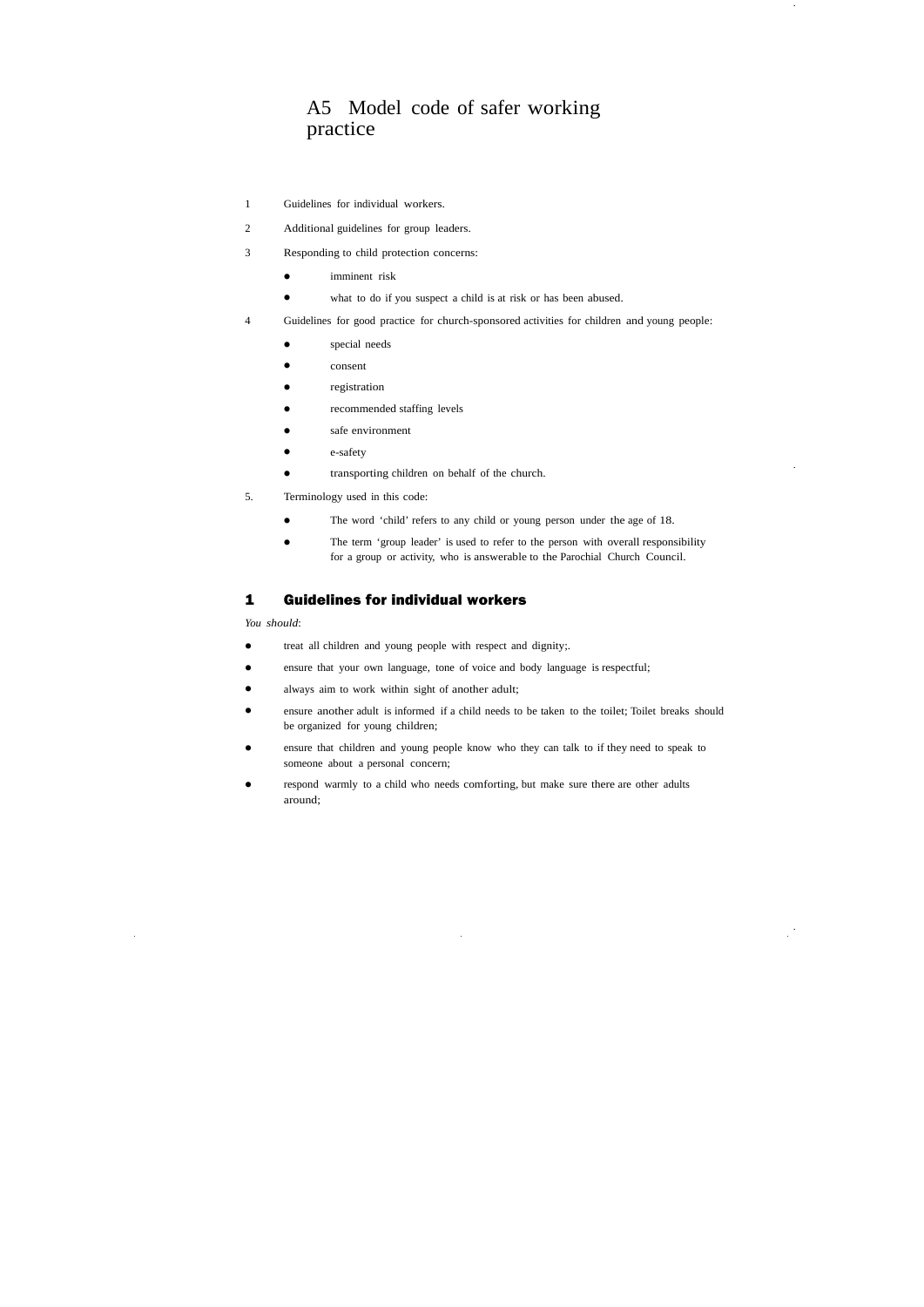$\hat{\boldsymbol{\beta}}$ 

- if any activity requires physical contact, ensure that the child and parents are aware of this and its nature beforehand;
- administer any necessary First Aid with others around;
- obtain consent for any photographs/videos to be taken, shown or displayed;
- record any concerning incidents and give the information to your group Leader. Sign and date the record;
- always share concerns about a child or the behaviour of another worker with your group leader and/or the safeguarding co-ordinator.

#### You should not:

- initiate unnecessary physical contact. Any necessary contact (e.g. for comfort, see above) should be initiated by the child. The exception to this is the "Little Gems" crèche where comfort may be initiated by a worker when a child is distressed and where a worker needs to hold a child's hand to take them to the church;
- invade a child's privacy while washing or toileting;
- play rough physical or sexually provocative games;
- use any form of physical punishment;
- be sexually suggestive about or to a child even in fun;
- touch a child inappropriately or obtrusively;
- scapegoat, ridicule or reject a child, group or adult;
- permit abusive peer activities e.g. initiation ceremonies, ridiculing or bullying;
- show favouritism to any one child or group;
- allow a child or young person to involve you in excessive attention seeking that is overtly physical or sexual in nature;
- give lifts to children or young people on their own or on your own;
- smoke tobacco in the presence of children;
- drink alcohol when responsible for young people;
- share sleeping accommodation with children;
- invite a child to your home alone;
- arrange social occasions with children (other than family members) outside organized group occasions;
- allow unknown adults access to children. Visitors should always be accompanied by a known person;
- allow strangers to give children lifts.

#### Touch

Church-sponsored groups and activities should provide a warm, nurturing environment for children and young people, while avoiding any inappropriate behaviour or the risk of allegations being made. Child abuse is harm of a very serious nature so that it is

 $\bar{z}$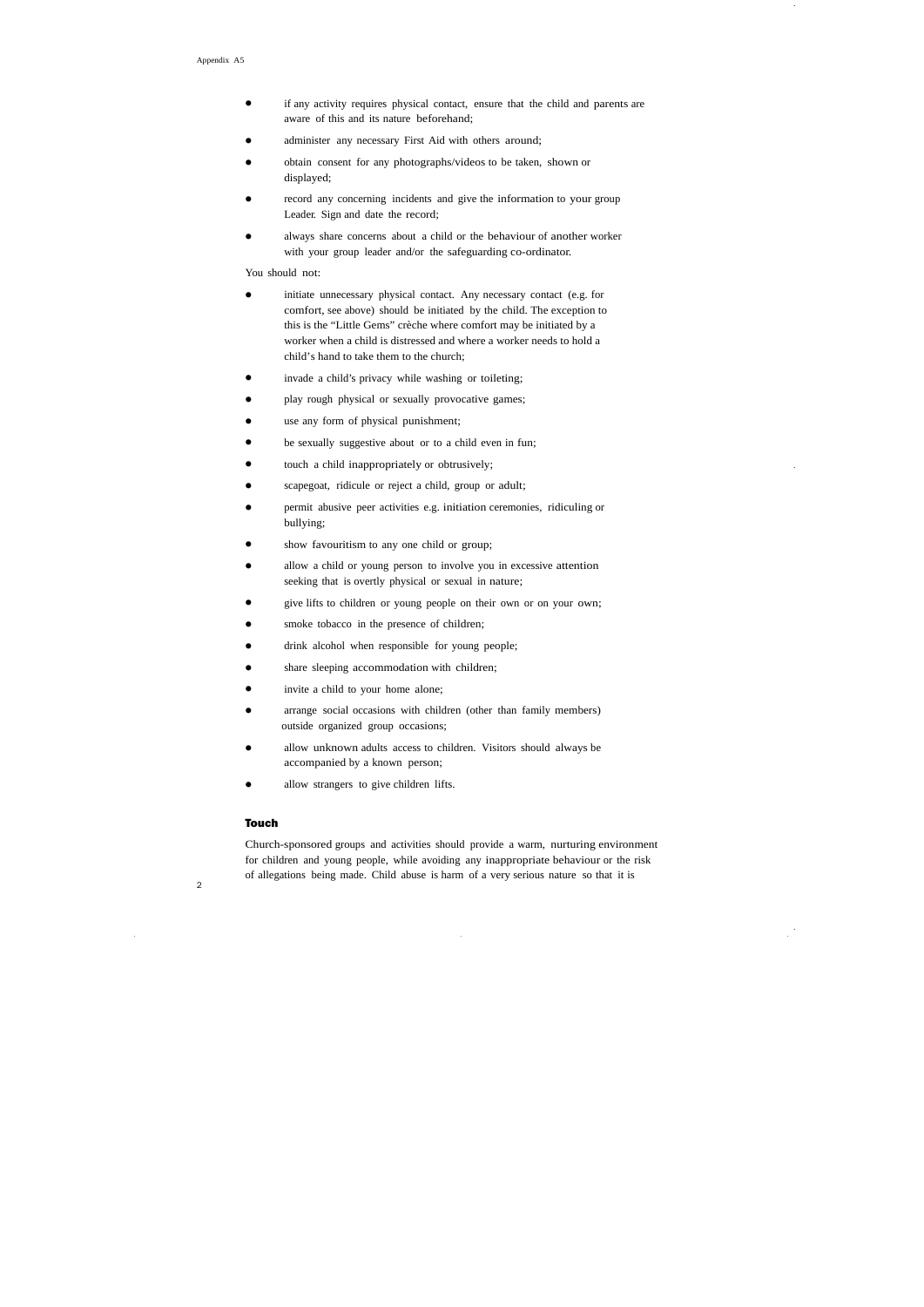unlikely that any type of physical contact in the course of children and youth work could be misconstrued as abuse. All volunteers must work with or within sight of another adult.

Very occasionally it may be necessary to restrain a child or young person who is harming her/himself or others. Use the least possible force and inform the parents as soon as possible. All such incidents should be recorded and the information given to the church safeguarding coordinator.

All physical contact should be an appropriate response to the child's needs not the needs of the adult. Colleagues must be prepared to support each other and act or speak out if they think any adult is behaving inappropriately.

## 2. Additional guidelines for group leaders

In addition to the above the group leader should:

- ensure any health and safety requirements are adhered to;
- undertake risk assessments with appropriate action taken and record kept;
- keep register and consent forms up to date;
- have an awareness, at all times, of what is taking place and who is present;
- create space for children to talk either formally or informally;
- liaise with safeguarding co-ordinator over good practice for safeguarding;
- always inform the safeguarding co-ordinator of any specific safeguarding concerns that arise. The safeguarding co-ordinator will liaise with the diocesan safeguarding adviser;
- liaise with the PCC through the safeguarding coordinator.

- ensure all notes are kept in a safe place;
- if a child asks to talk in confidence **do not** promise confidentiality you h ave a duty to refer a child/young person who is at risk to the statutory agencies;
- always explain that you may have to get other people to help;

### 3. Responding to child protection concerns

Do not try to deal with any child protection concern on your own. Always tell your group leader and safeguarding co-ordinator. Agree between you *who* will take *what* action and *when.*

If you are not sure if child abuse is involved, or if you have concerns about a child and you need someone to talk things over with, then again you should contact your group leader or safeguarding co-ordinator. The Local Authority Children's Social Care Duty Officer can also be a source of advice.

Always make notes about a possible child protection incident or disclosure as accurately as possible, as soon as possible. These should cover what has happened, in what context, and anything that seemed particularly significant. Quote the child's words exactly where possible. Try if possible to note from the register the child's full name, age, date of birth, address, telephone number and GP. Remember to sign the record and add your name, role, date of incident and date of the recording.

The following are all important points which will help anyone faced with this difficult situation: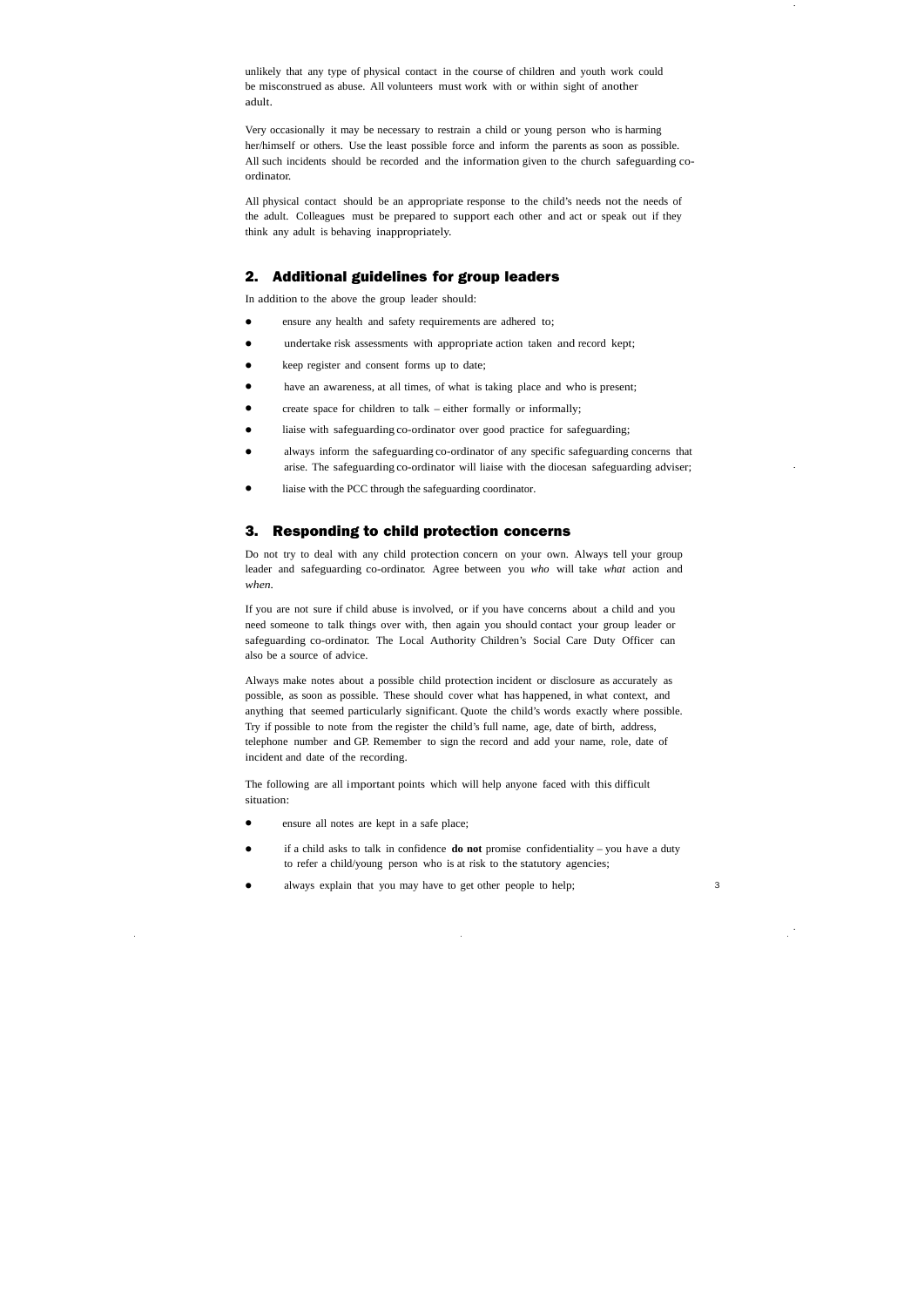#### Appendix A5

 $\hat{\boldsymbol{\beta}}$ 

- stay calm;
- listen to the child attentively;
- maintain eye contact;
- allow the child to talk, but do not press for information or ask leading questions;
- tell the child that they are not to blame for anything that has happened;
- reassure the child that they were right to tell;
- let the child know that other people will have to be told and why;
- try to explain what will happen next in a way the child can understand;
- reassure the child that he or she will continue to receive support during the difficult time to come.

#### Imminent risk

- If you encounter a child in a situation where the child is in imminent danger, you should act immediately to secure the safety of the child. Seek the assistance of the police and then make a referral to Local Authority Children's Social Care.
- If a child needs emergency medical attention, this should be sought immediately and directly from the emergency services. Parents, if available, should be kept fully informed.

#### What to do if you suspect a child is at risk or has been abused

- Agree with your group leader who will make the referral.
- Make an immediate telephone referral to the Local Authority Children's Social Care. Make it clear from the first point of contact that you are making a child protection referral.
- Describe the event or disclosure and give information about the child and family, for example the child's name, date of birth, address, telephone number and GP if known.
- Follow up your telephone call with a completed referral form (sometimes available on the Local Authority web site) or letter. If there is no acknowledgement within 48 hours, chase it.
- Remember that the child & family should, wherever possible, be informed about and consent to the referral *unless this would put the welfare of the child or another person at further risk*. If you have serious concerns, the absence of consent should not prevent a referral. The Duty Social Worker will give you advice over this if necessary.
- Be prepared to have further discussions with the social work team or the police investigation team.
- Say if you do not want your details disclosed to the family.
- For out of hours referrals, call the Emergency Social Work Team or where urgent, the police.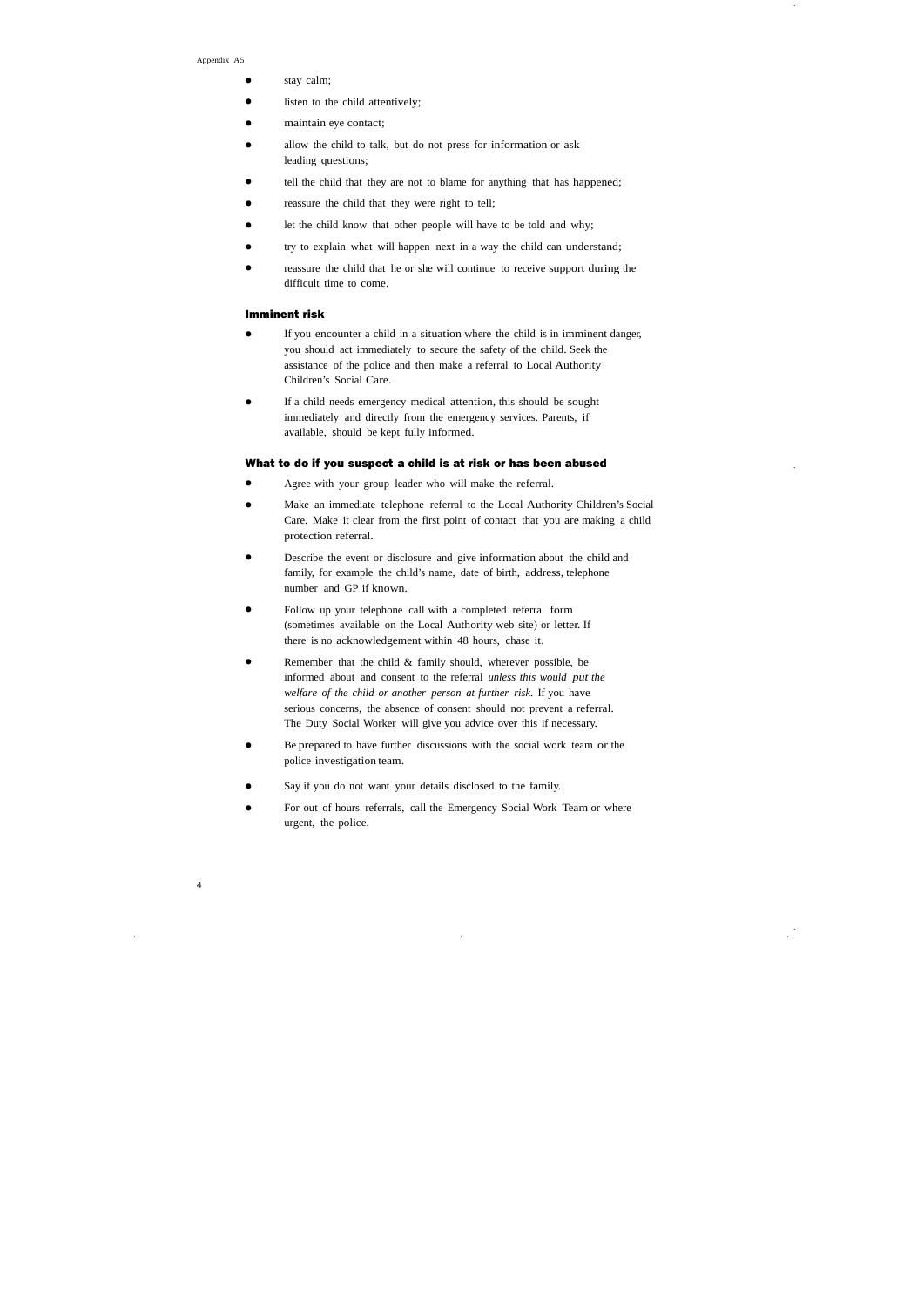# 4 Guidelines for good practice for churchsponsored activities for children and young people

#### Special needs

Welcome children and young people with special needs to the group. Try to make the premises, toilets and access suitable for people with disabilities. Ask the parent about how best to meet the child's special needs, and do not see this as the responsibility only of the child's parent. If premises are being designed

or refurbished, take the opportunity to anticipate the possible special needs of future children and adults; advice is available. Disability legislation requires organizations to take reasonable steps to meet the needs of disabled people and this includes children.

#### Consent

- Name and address,
- Date of birth,
- Emergency contact details,
- Medical information,
- Any special needs including activities that the child is unable to take part in.
- Consent for emergency medical treatment,
- Consent for photographs and videos if relevant.

Consent needs to be from a parent or person with parental responsibility. It can be from the child or young person if he or she has sufficient age and understanding in relation to the specific issue. So, for example, while parental consent is always required for a group residential holiday, a teenager would usually be able to consent to the photos from the holiday being displayed in church. You should record who has given consent for any specific activity.

#### Registration

A registration form should be completed for every child or young person who attends groups or activities. The form should be updated annually and include the following:

Separate consent should be obtained for one-off events and activities, for example swimming, and also for outings, weekends away, etc.

- All personal details and consent forms must be stored securely.
- Any group that includes children who are under six years old and that meets regularly for more than two hours in any one day or for more than fourteen days a year must register their group. Please contact your local branch of OFSTED for advice.

#### Recommended staffing levels

The recommended minimum staffing levels for children's groups are given below. More help may be required if children are being taken out, are undertaking physical activities or if circumstances require it.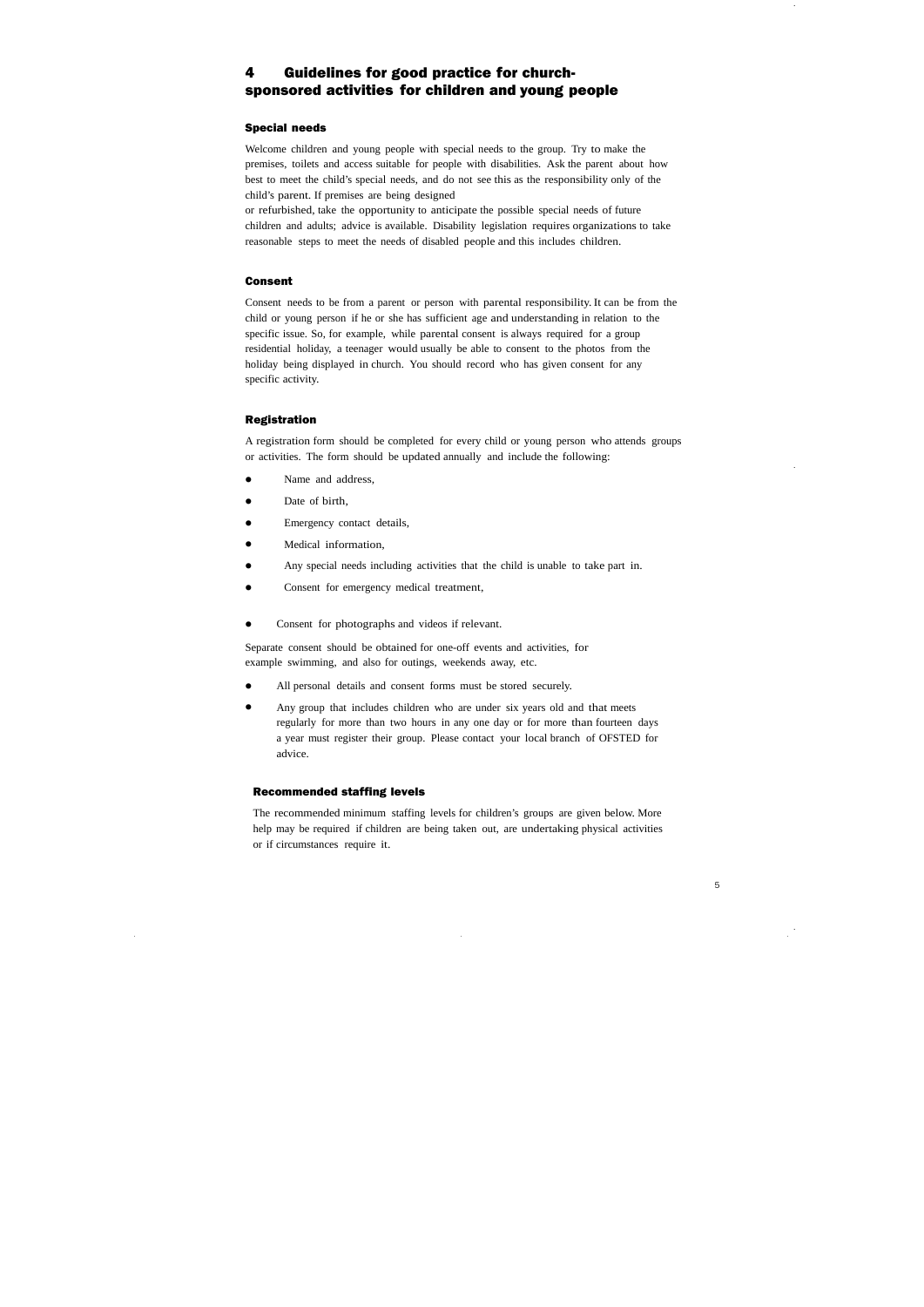Appendix A5

6

| $0 - 2$                         | 1 person for every 3 children                                            |
|---------------------------------|--------------------------------------------------------------------------|
| $2 - 3$                         | 1 person for every 4 children                                            |
| 57400<br>$3 - 8$<br><b>TIPC</b> | 1 person for every 8 children                                            |
| Over<br>8 yrs                   | 1 person for the first 8 children<br>then 1 extra person for every extra |

- Each group should have at least two adults and where possible it is recommended that there should be at least one male and one female.
- If small groups are in the same room or adjoining rooms with open access and visibility between them (i.e. the church hall entrance and main hall) then it is possible to have only one adult per group, dependent on the nature of the activity.
- Young people who are being encouraged to develop their leadership skills through helping should always be overseen by an appointed worker who will be responsible for ensuring that good practice and safeguarding procedures are followed and the work they are doing is appropriate to both their age and understanding.
- Adults who assist on one or two occasions must be responsible to an appointed worker. Thereafter they should become part of the team and be properly appointed through the normal recruitment process.

#### Safe environment

Display both the Childline telephone number in a prominent place where children and young people can see it and the Parentline Plus number for parents.

Undertake a risk assessment for each activity and in greater detail for an unusual activity or when away from the usual location.

Insurance, First Aid kit and fire precautions should be checked and a Health and Safety Check should be completed regularly with reference to the following minimum standards:

#### Venue

- Meeting places should be warm, well lit and well ventilated. They should be kept clean and free of clutter.
- Electric sockets should be covered.
- Toilets and handbasins should be easily available with hygienic drying facilities.
- Appropriate space and equipment should be available for any intended activity.
- Groups must have access to a phone in order to call for help if necessary.
- Adults should be aware of the fire procedures. Fire extinguishers should be regularly checked and smoke detectors fitted throughout the premises. A fire drill should be carried out regularly.
- Unaccompanied children and young people should be encouraged not to walk to or from your premises along dark or badly lit paths.
- A First Aid kit and accident book should be available on the premises. The contents of the First Aid kit should be stored in a waterproof container and be clearly marked. Each group should designate one worker to check the contents at prescribed intervals.
- All staff and volunteer workers should be encouraged to have some First Aid knowledge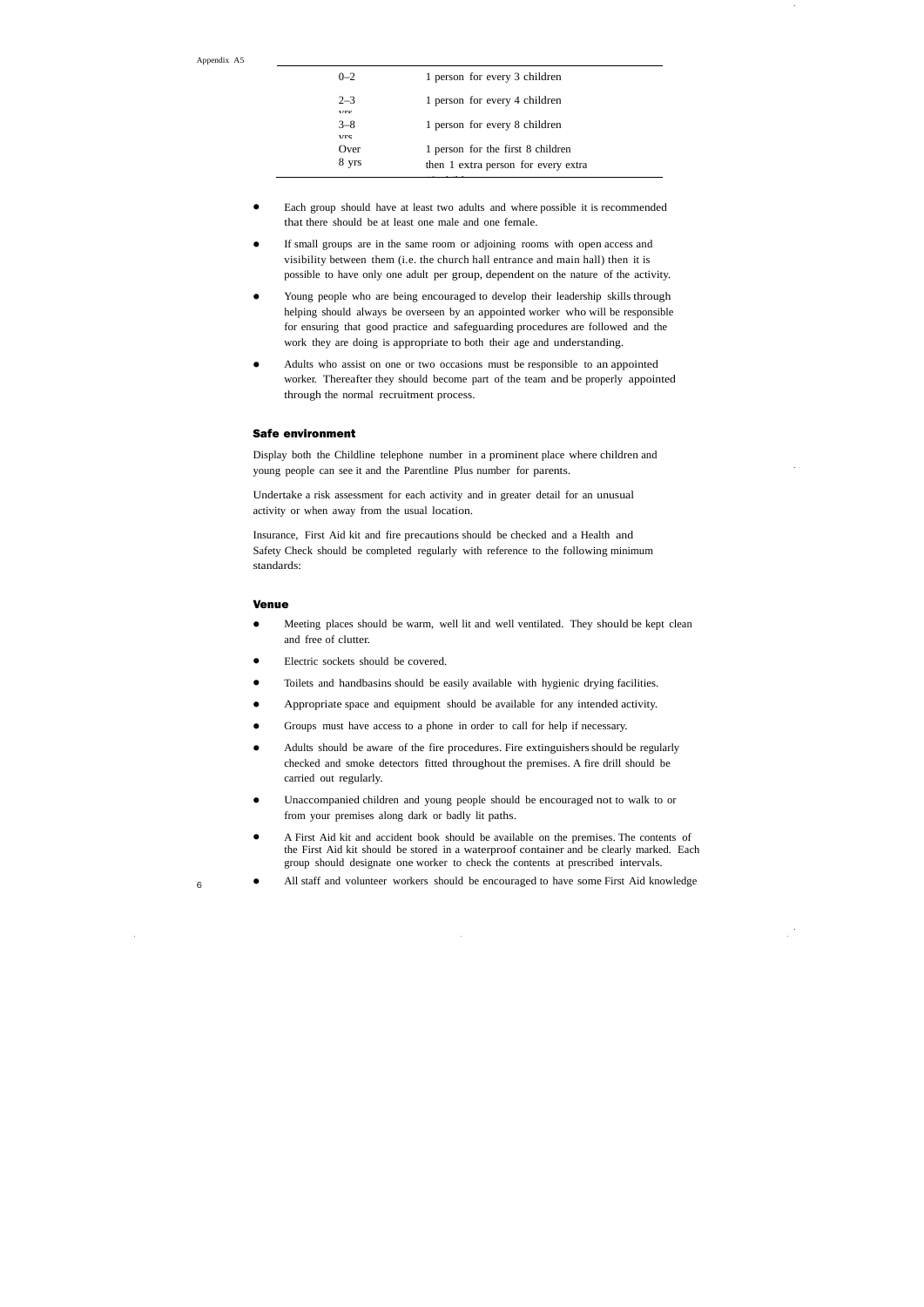7

and the parish should encourage access to First Aid training. A list of first aiders in the parish should be compiled and kept available. All accidents must be recorded in the accident book.

#### Transporting children on behalf of the church

#### *Drivers*

- All those who drive children on church-organized activities should have held a full and clean driving licence for over two years.
- Drivers who are not children's workers should be recruited for the task through the normal recruitment process.
- Any driver who has an endorsement of 6 points or more on their licence should inform the group leader and the church/parish safeguarding co-ordinator/church/circuit safeguarding representative.
- Any driver who has an unspent conviction for any serious road traffic offence should not transport children for the church.
- Drivers must always be in a fit state i.e. not over-tired; not under the influence of alcohol; not taking illegal substances; not under the influence of medicine which may induce drowsiness.

- Children and young people should not be transported in a private car without the prior consent of their parents or carers. This also applies to formally arranged lifts to and from a church activity.
- All cars that carry children should be comprehensively insured for private use. The insured person should make sure that their insurance covers the giving of lifts relating to church-sponsored activities.
- All cars that carry children should be in a roadworthy condition.
- All children must wear suitable seat belts and use appropriate booster seats. If there are insufficient seat belts, additional children should not be carried.
- At no time should the number of children in a car exceed the usual passenger number.
- There should be a non-driving adult escort as well as the driver. If in an emergency a driver has to transport one child on his or her own, the child must sit in the back of the car.

#### Private car

- Workers and helpers should sit among the group and not together.
- If noise or behaviour appears to be getting out of control, stop the vehicle until calm is restored.
- Before using a minibus, ensure you know the up-to-date regulations for its use and have had a trial drive.

#### Minibus or coach

 $\sim$